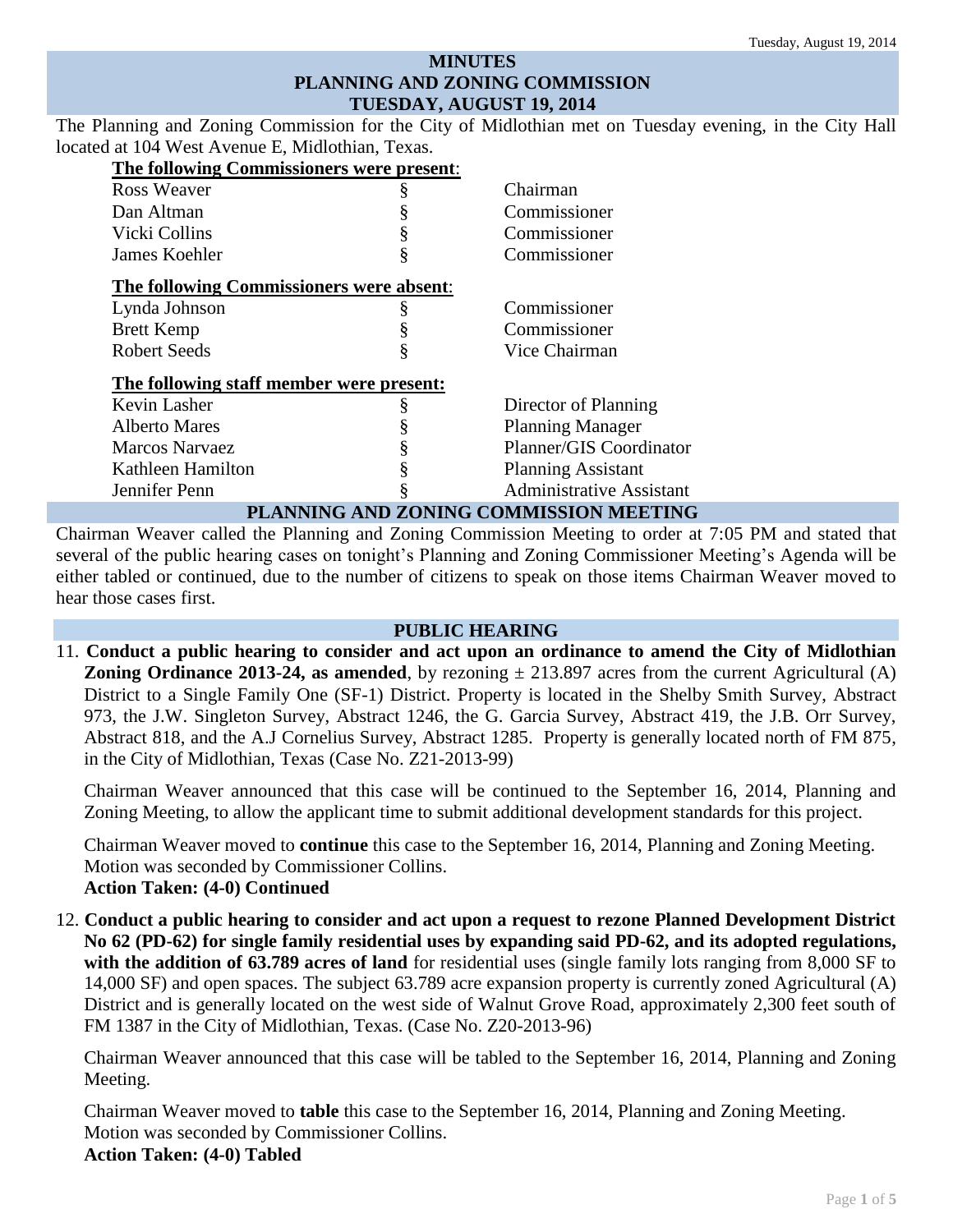**13. Conduct a public hearing to consider and act upon an ordinance to amend the City of Midlothian Zoning Ordinance 2013-24, as amended**, by rezoning  $\pm$  33.29 acres from the current Agricultural (A) District to a Planned Development (PD) District for residential uses (single family lots ranging from 9,600 SF to 18,000 SF +) and open spaces. Property is in the Asa Newton Survey, Abstract No. 802 and generally located at the northeast intersection of FM 663 and Tower Road, in the City of Midlothian, Texas (Case No. Z18-2013-89)

Chairman Weaver announced that this case will be continued to the September 16, 2014, Planning and Zoning Meeting, to allow the applicant time to submit additional development standards for this project.

Chairman Weaver moved to **continue** this case to the September 16, 2014, Planning and Zoning Meeting. Motion was seconded by Commissioner Koehler.

### **Action Taken: (4-0) Continued**

**14. Conduct a public hearing and act upon a replat of H.E. Redden Estates, Lots 2. Property contains**  $\pm$ 4.915 acres and located east of Bryson Lane and approximately 1,860 feet north of FM 1387 in the extraterritorial jurisdiction of City of Midlothian, Texas. (Case No. RP03-2013-98)

Chairman Weaver announced that this case will be tabled to the September 16, 2014, Planning and Zoning Meeting.

Chairman Weaver moved to **table** this case to the September 16, 2014, Planning and Zoning Meeting. Motion was seconded by Commissioner Altman.

 **Action Taken: (4-0) Tabled**

### **CONSENT AGENDA**

- **1. Consideration of Planning and Zoning Commission Minutes Dated:** 
	- $\bullet$  July 15, 2014
	- July 29, 2014
- **2. Consider and act upon a final plat for Horizon Estates containing ± 25.576 acres.** Property being out of the E. C. Newton Survey, Abstract 791 and is generally located on the north side of Cynthia Drive and east of Willow Crest Drive, in the City of Midlothian, Texas (Case No. FP12-2013-93)
- **3. Consider and act upon a final plat of the remaining phases of Lawson Farms.** Property contains  $\pm$ 91.589 acres being located east of FM 663 and  $\pm$  3,270 feet south of U.S. Highway 287, in the City of Midlothian, Texas (Case No. FP13-2013-102)

Chairman Weaver moved to **approve** the Consent Agenda Items. Motion was seconded by Commissioner Koehler. **Action Taken: (2-2-0) Approved** Commissioner's Altman and Collins abstained.

## **REGULAR AGENDA**

**4. Consider and act upon a Preliminary Plat of 212.027 acres zoned Planned Development (PD-69) District for all uses permitted in the Heavy Industrial (HI) District.** Said property is located west and south of Miller Road and north and west of US Highway 67 in the City of Midlothian, Texas. (Case No. PP16-2013-95)

Staff presented the agenda item and welcomed questions from the Commissioners.

Commissioner Koehler moved to **approve** the preliminary plat as presented. Motion was seconded by Commissioner Altman. **Action Taken: (4-0) Approved**

**5. Consider and act upon a request for a minor plat (Case No. MP02-2013-104), a variance to Section 6.14.3 of the Subdivision Regulations regarding driveway access onto arterial thoroughfares (Case No. M18-2013-106), and a variance to Section 13.03.003 of the Midlothian Code of Ordinances regarding sewer connections (Case No. M017-2013-105), for McAlpin Manor, Phase 3 Addition.**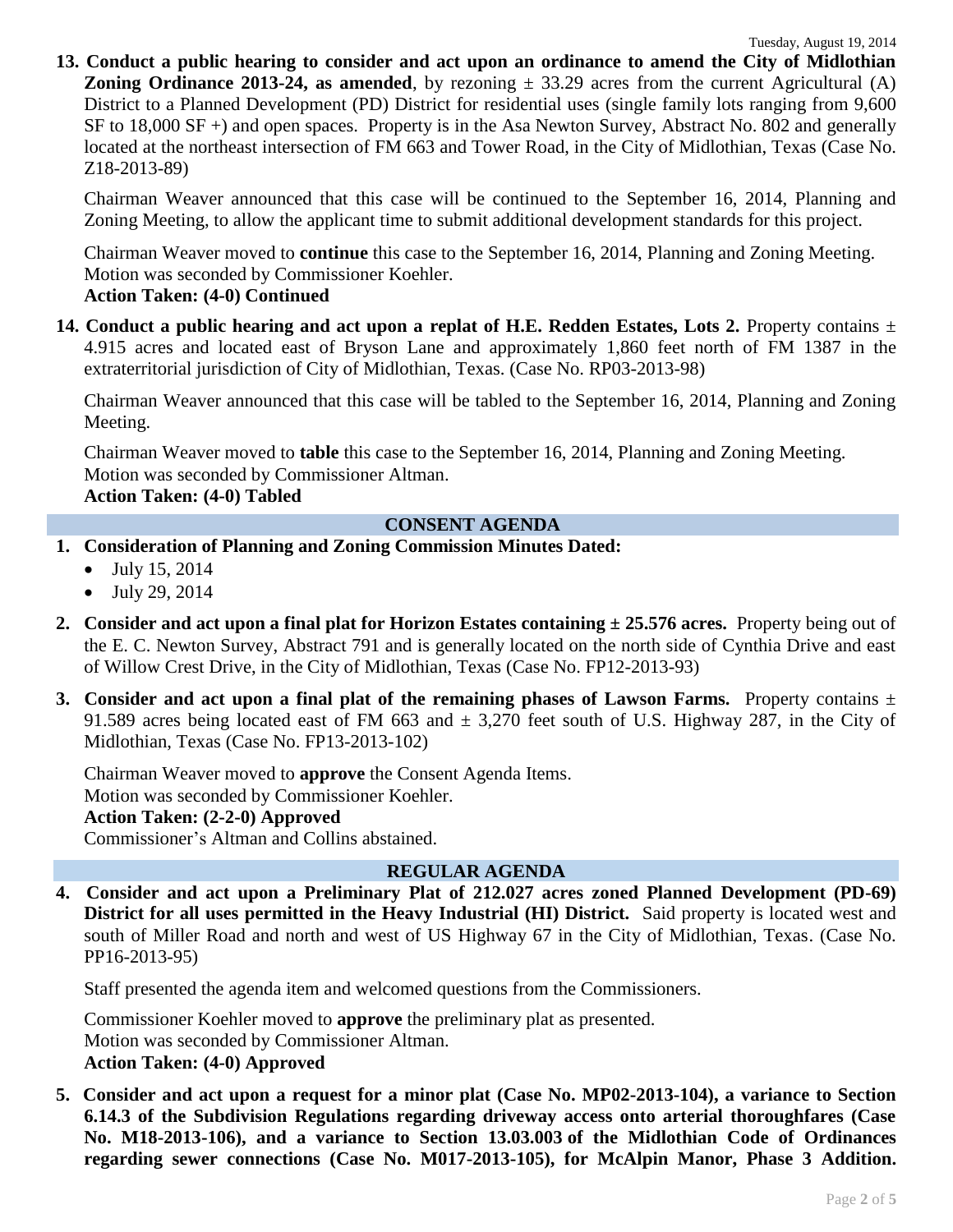Property being out of the J.E. Poindexter Survey, Abstract 882, and containing  $\pm$  3.829 acres and is located on the southwest side of McAlpin Road, approximately  $\pm 1,721$  feet north of FM 875 in the City of Midlothian, Texas.

Staff presented the agenda item and welcomed questions from the Commissioners.

Chairman Weaver moved to **approve** the minor plat, the variance to Section 6.14.3 of the Subdivision Regulations regarding driveway access onto arterial thoroughfares with the appendage of condition #2, adequate driveway surface to allow vehicle turn around before exiting onto thoroughfare, and the septic waiver as presented.

Motion was seconded by Commissioner Altman.

# **Action Taken: (4-0) Approved**

**6**. **Consider and act upon a preliminary plat for Dove Creek containing ± 175.876 acres.** Property is in the A. Howell Survey, Abstract No. 525, the G. Garcia Survey, Abstract No. 419, the J.D. Enlow Survey, Abstract No. 346, and the M. Brenan Survey, Abstract 43. Property is generally located south of McAlpin Road and  $\pm 2,500$  feet east of FM 663, in the City of Midlothian, Texas (Case No. PP14-2013-87)

Staff presented the agenda item and welcomed questions from the Commissioners.

Chairman Weaver moved to **approve** the preliminary plat as presented. Motion was seconded by Commissioner Collins. **Action Taken: (4-0) Approved**

**7. Consider and act upon the site plan, building elevations, and landscape plans for an addition to Life Church.** Property is zoned PD-10A and contains  $\pm$  6.804 acres, located at 620 N Highway 67, in the City of Midlothian, Texas (Case No. SP06-2013-97)

Staff presented the agenda item and welcomed questions from the Commissioners.

Commissioner Altman moved to **approve** the agenda item as presented. Motion was seconded by Commissioner Collins. **Action Taken: (4-0) Approved**

**8. Consider and act upon a request for a minor plat (Case No. MP03-2013-108) and a variance to Section 6.14.3 of the Subdivision Regulations (driveway access onto a minor thoroughfare) (Case No. M19- 2013-109), for Lewis-Mt. Zion Addition.** Property being out of the B.G. Garvin Survey, Abstract 396, and containing  $\pm$  2.0 acres and is located north of the intersection of Mt. Zion Road and Somerset in the City of Midlothian, Texas.

Staff presented the agenda item and welcomed questions from the Commissioners.

Chairman Weaver moved to approve the minor plat and variance to Section 6.14.3 of the Subdivision Regulations (driveway access onto a minor thoroughfare) with the following condition:

1. Must provide adequate driveway surface to allow vehicle turn around before exiting onto thoroughfare.

Motion was seconded by Commissioner Koehler. **Action Taken: (4-0) Approved**

With both Agenda Items 9 and 10 regarding the same tract of land, Chairman Weaver moved to hear Agenda Item 10 first.

#### **PUBLIC HEARING CONTINUED**

**10. Conduct a public hearing to consider and act upon an amendment to the City of Midlothian Zoning Ordinance, 2013-24, as amended, to extend the boundaries and adopted regulations of Lawson Farms Planned Development (PD-21), approved under Ordinance 2003-49, as amended**, by rezoning  $\pm 20$ acres from the current Agricultural (A) District to PD-21. Property is located in the Martha Brennan, Survey Abstract No. 43 and located east of FM 663 and 600 feet north of Ashford Lane (south of the existing Lawson Farms subdivision and west of the Midlothian Community Park), in the City of Midlothian, Texas (Case No. Z22-2013-100)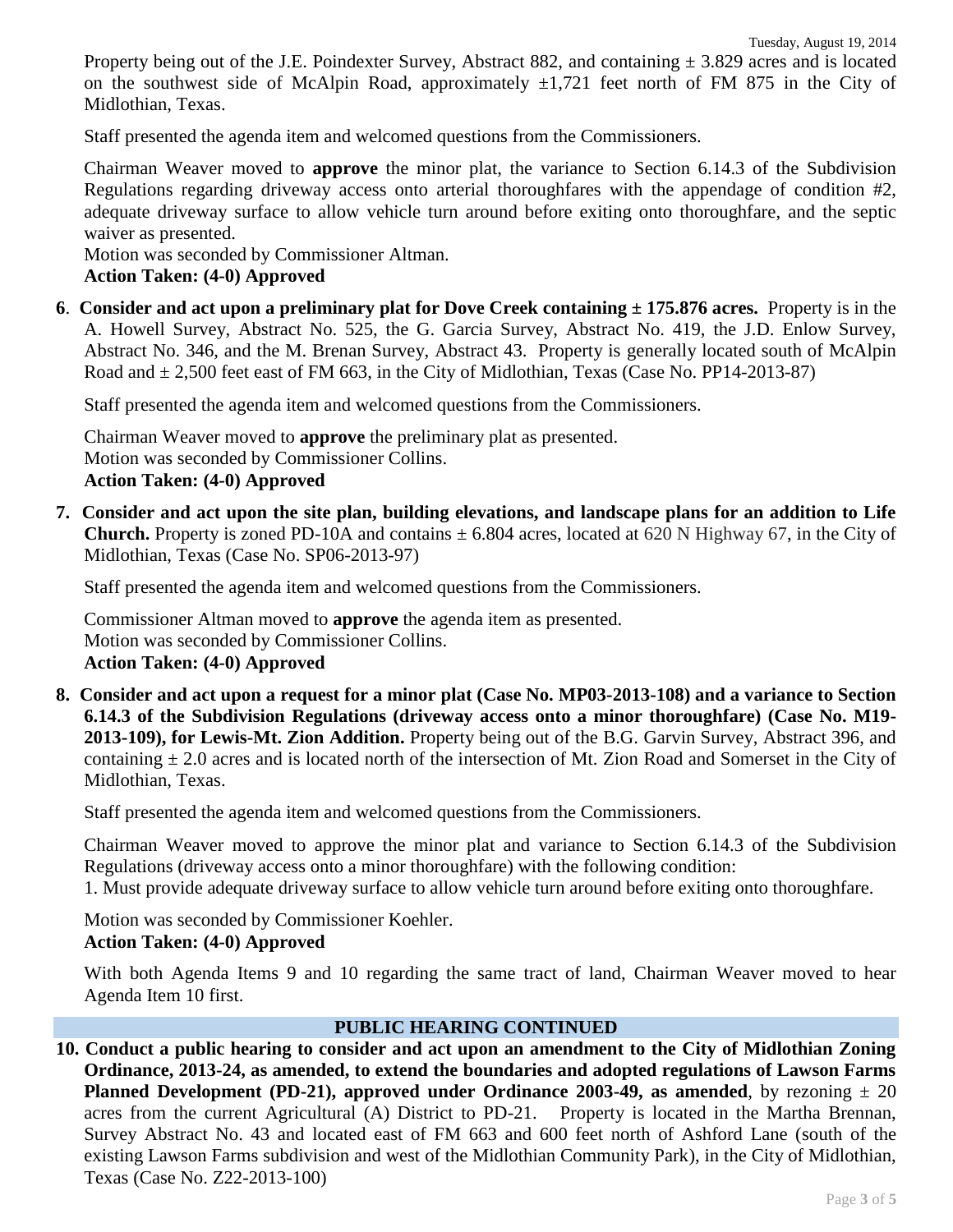Staff presented the agenda item and welcomed questions from the Commissioners.

The following spoke regarding this request:

- 1. Kim Gill Project Developer
- 2. Tim Welch Project Engineer
- 3. Linda Cohn 421 Ashford Lane, Midlothian, TX 76065
- 4. William Harmon 281 Ashford Lane, Midlothian, TX 76065

Commissioner Collins moved to **close the public hearing**.

Motion was seconded by Commissioner Koehler.

# **Action Taken: (4-0) Close Public Hearing**

Commissioner Altman moved to **approve** the amendment to Ordinance 2011-18, Planned Development (PD-21) District with the following conditions for the additional  $\pm$  20 acres, while keeping the rest of Ordinance 2011-18 in full force and effect:

### *Design/ Amenities*

1) Architectural design and controls: Minimum roof pitch of 8:12; 100% masonry front facades; and, architectural variety shall not repeat for a minimum distance of five lots and 40% of the homes in this Planned Development (PD-21) District shall be constructed with swing entry garages.

| 2) | <b>Total Lots:</b>               | 60                                         |  |
|----|----------------------------------|--------------------------------------------|--|
|    | Minimum Lot Area:                | 9,000 square feet                          |  |
|    | Greater than minimum:            | 9,216 square feet<br>24 lots (40%)         |  |
|    | Corner/cul-de-sac lots:          | $10,800 +$ square feet<br>22 lots (36.67%) |  |
|    | Minimum Lot Width                | 75 feet                                    |  |
|    | Minimum Lot Depth                | 120 feet                                   |  |
|    | Front Yard Setback:              | 25 feet (one story)                        |  |
|    | Side Yard Setback:               | 20 feet (street side); 5 feet (interior);  |  |
|    | Rear Yard Setback:               | 10 feet                                    |  |
|    | Total Lots (without school site) | 602                                        |  |
|    | <b>Gross Density</b>             | 2.92du/acre                                |  |
|    | % Lots 8999 sf or smaller        | 26%                                        |  |
|    | % Lots 9000 sf or larger         | 74%                                        |  |
|    | Minimum house size               | 2,000 square feet                          |  |
|    | % Overall Masonry (brick/stone)  | 90% minimum                                |  |
|    | % Front Masonry                  | 100%                                       |  |
|    | Max. % Impervious Area           | 60%                                        |  |
|    |                                  |                                            |  |

- 3) Subsequent plats shall provide detailed design of landscaped entryways and park pathways (e.g., latter shall be paved and at least 10 feet wide).
- 4) Subsequent plats shall provide detailed design of streetscaping: Intersections shall have paver block or stained concrete crossings; all streets shall include pedestrian-scale lamp posts.

## *Traffic/ Transportation*

5) Traffic impact studies may be required with the preliminary plat and/ or each final plat.

## *Recreation/ Open Space*

6) Developer shall incorporate deed restrictions and/ or plat restrictions to limit fencing adjacent to common space/ open space areas to non-opaque architectural steel type fencing.

## *Engineering/ Utilities*

7) Sewer Service. The developer is responsible for and shall bear the cost of removing the existing Allen Street lift station and constructing a new lift station on the eastern side of the development, along with a new gravity line from the abandoned lift station to the new lift station. This station and gravity line shall be designed in accordance with City